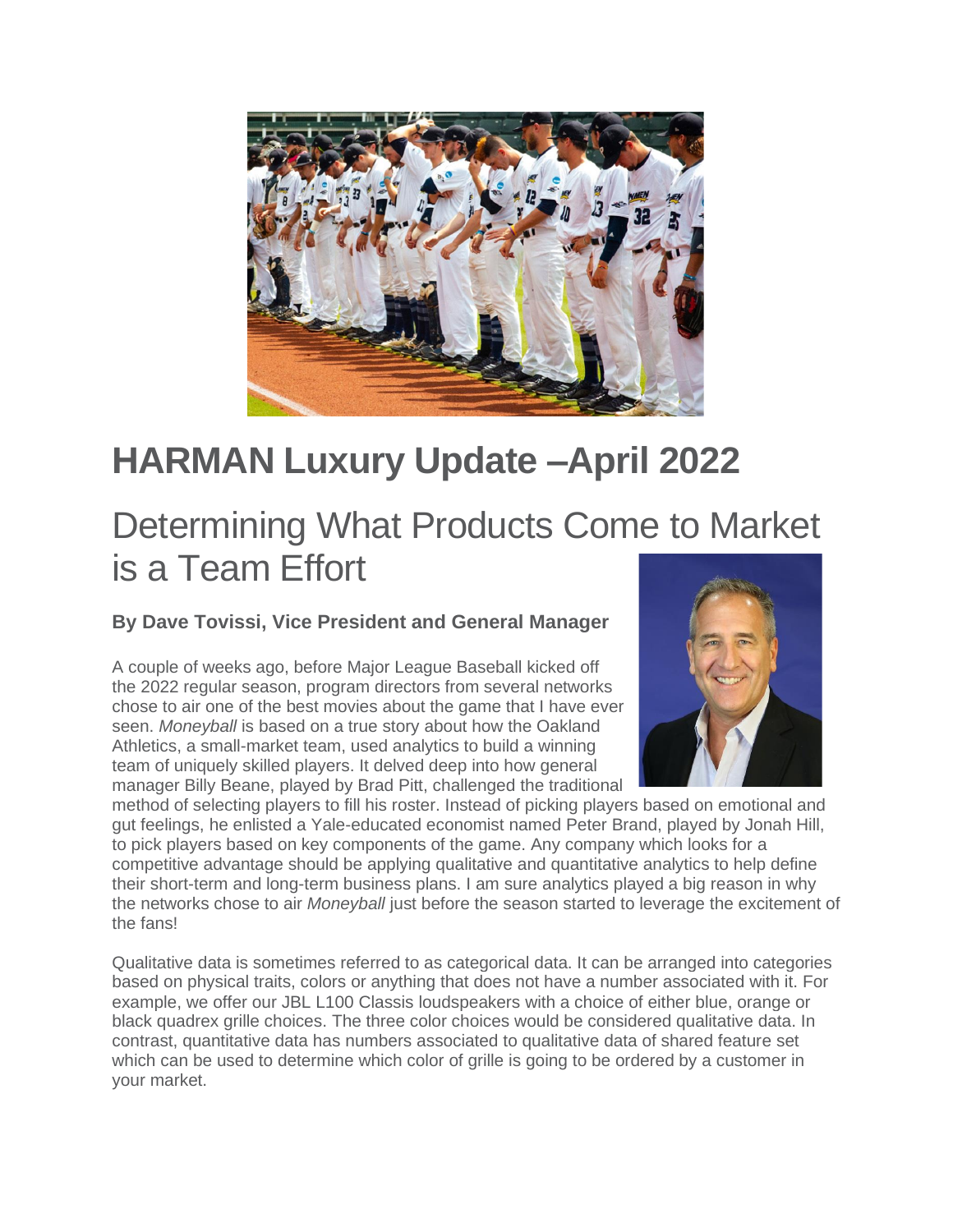At a basic level, analytics offers us additional sources of information that we can use to make better informed decisions. Having various sources of information and different perspectives available when deciding which products we want to bring to market can help us arrive at the best decision given the circumstances. HARMAN Luxury Audio has tremendous resources available for us to lead our product development.



Evelyn Heinbach, Senior Director of Strategy for HARMAN Consumer Audio, authored an interesting article featured in this month's newsletter about some of the data and trends her team is monitoring for our business unit. Evelyn provides our product teams insights on current sales and future trends which we use to develop our new products.

Besides Evelyn's input, we also subscribe to a number of research and market trend sites that look at relevant trends in the market we need to pay attention to. We track and analyze trends globally and regionally.

Regardless of the type of data we receive from our analysts, we also take the time to validate it with our customers before we invest in product development and engineering. That is why we have Dealer Product Councils. This month we kicked of the first of several planned Product Councils by meeting with a select group of JBL Synthesis dealers to update them on the trends that our analysts suggest we should be paying attention to.

The feedback from the dealers confirmed that most trends we are following are also occurring in their markets. We then showed these dealers future product concepts that are in various states of design and engineering and asked their opinions on relevancy and price. We will prioritize our investments in new products based on their level of interest in our products.

If you are interested in participating in an upcoming Dealer Product Council, please drop me an email with your choice of what brand you want to help determine the product roadmap in. **With better data and better perspectives, we have better outcomes.**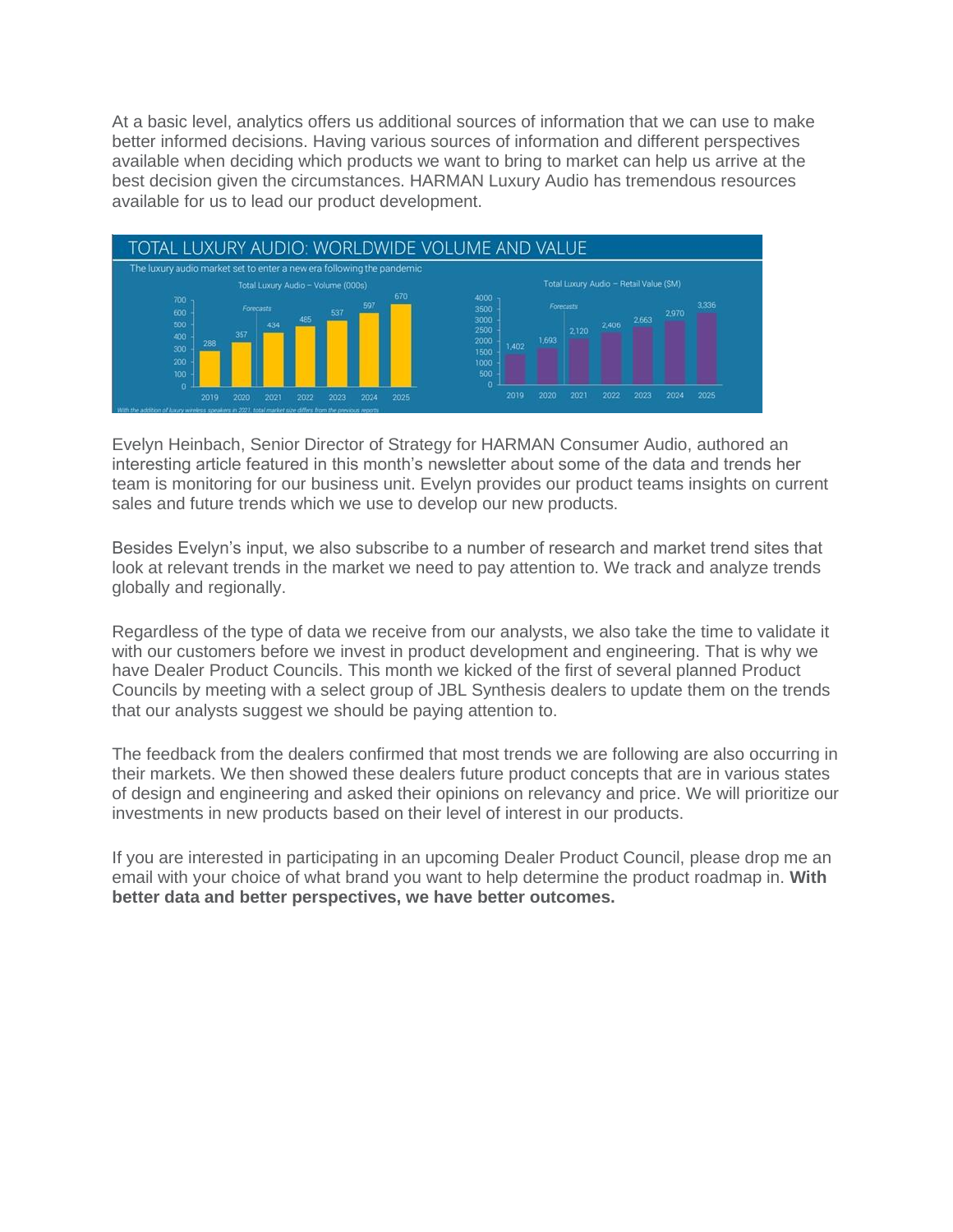## **What's New**

## **Luxury Markets for a New Generation of Buyers**



### **By Evelyn Heinbach Senior Director, Corporate Strategy HARMAN Luxury Audio Group**

Are luxury goods truly timeless? At HARMAN, we are on an ongoing quest for relevance for each new generation of luxury buyers. We look for emerging trends, shifts in consumer behavior and changes in technology that create opportunities to capture the attention and taste of luxury buyers.

The Luxury buyer is changing. According to a 2021 consumer insights study by BCG and AltaGamma, most luxury consumers are now born after 1978. This generational shift is also changing product preferences and the level of digital engagement that consumers are seeking when considering and buying luxury goods.



Luxury personal goods market  $(EB)$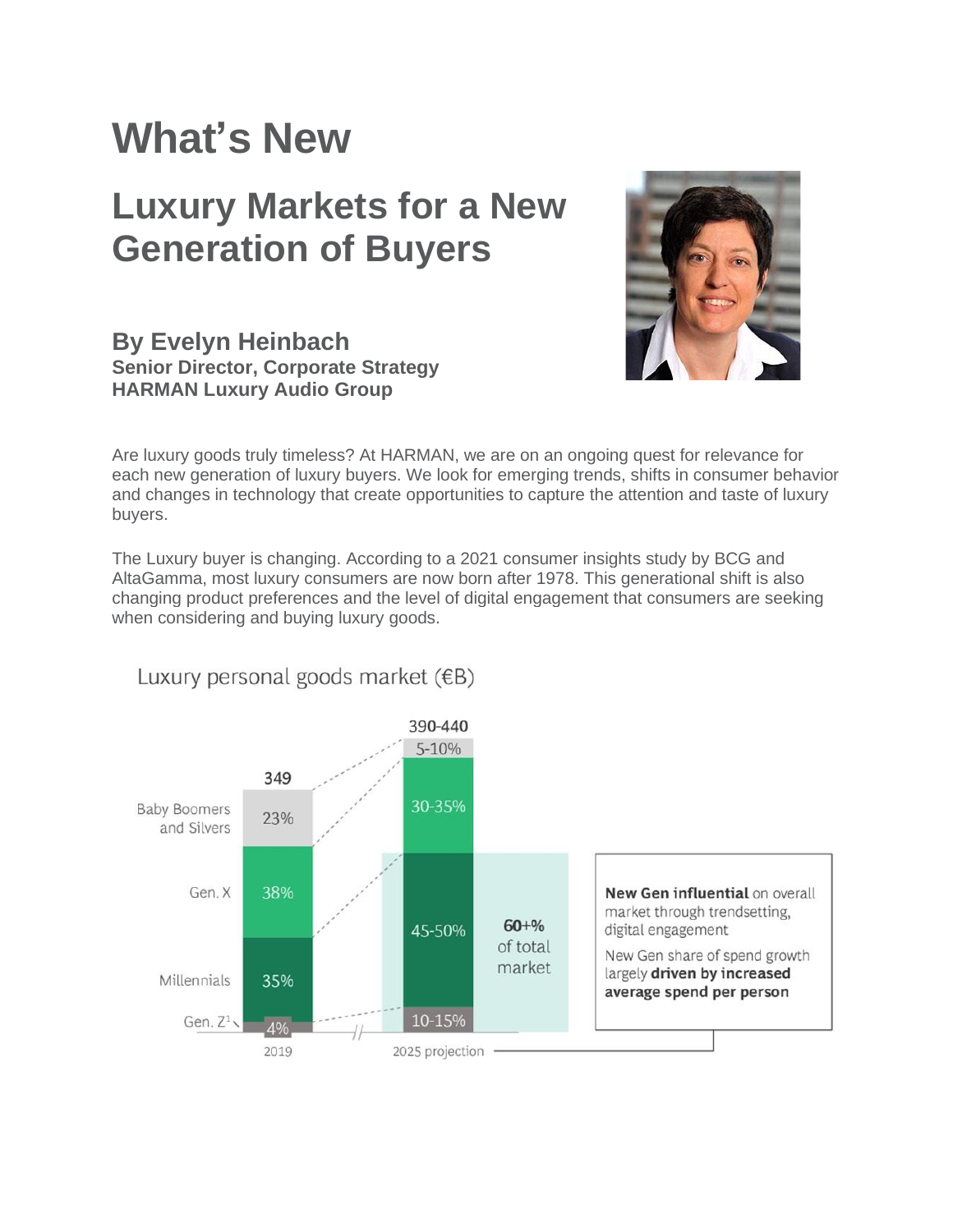Luxury consumers are increasingly buying online. However, this is not about creating an ecommerce site, it is leveraging technology to create a personalized customer experience. Virtual livestreaming, in-game purchases, even purchases of virtual luxury goods in the Metaverse / in-Game are examples of new customer engagement models. Authenticity of products is of high importance and already some luxury brands are experimenting with a [Luxury Blockchain.](https://www.lvmh.com/news-documents/news/lvmh-partners-with-other-major-luxury-companies-on-aura-the-first-global-luxury-blockchain/)

According to BCG, Chinese luxury buyers have the highest percentage of online engagements and conversion to sales using live streaming. The trend is still emerging in the U.S. and Europe, but has clearly seen a boost since 2019.

the best.



The fundamental shift to streaming music and content has left a mark on Luxury Audio as well. Products with content streaming capabilities are thriving. According to market research firm Futuresource, the market is seeing double-digit growth in Luxury Wi-Fi-connected speakers (>\$2,000), increasing popularity of Luxury soundbars (\$2,000+), and an uptick in luxury headphone (>\$1,000) sales. HARMAN is embracing this trend and offering a line of products geared towards a new generation of Luxury consumers — and there are more exciting options to come.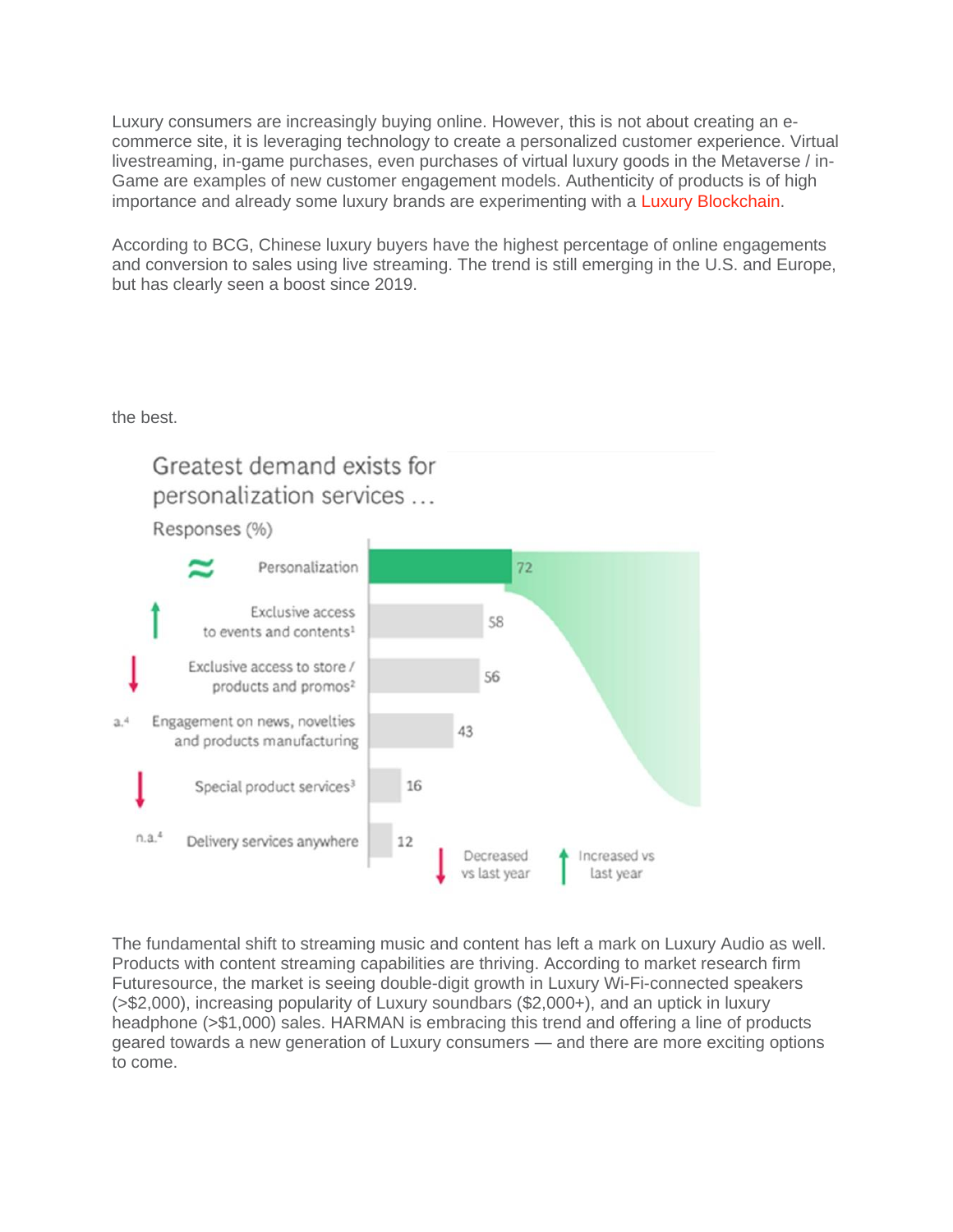These products do not compromise on audio quality, while increasing a consumer's choice for content access and living space configuration.

For dealers and installers, these trends create opportunities to offer a broader portfolio of products to a broader array of consumers – from low/medium annual spenders to high spenders. Additionally, more frequent customer touchpoints create opportunities for personalization and the ability to offer products that adjust with the customers' lifestyle even before (or after) an initial home audio installation.

Futuresource expects that these trends will drive significant growth in the Luxury Audio: the global luxury retail value forecast is for \$3.4 billion by 2025 from \$2.0B in 2021.

Sources: Futuresource Luxury Audio Market Report, Dec 2021; [BCG/AltaGamma, True Luxury](https://web-assets.bcg.com/f2/f1/002816bc4aca91276243c72ee57d/bcgxaltagamma-true-luxury-global-consumer-insight-2021.pdf)  [Global Consumer Insights, 8th Edition June 2021](https://web-assets.bcg.com/f2/f1/002816bc4aca91276243c72ee57d/bcgxaltagamma-true-luxury-global-consumer-insight-2021.pdf) .

## **Meet the Team**

Name: **Christopher Gallo** Position/Job Title: **Supplier Operations Technician** With HARMAN Since 2016



*With* Meet The HARMAN Luxury Team, *our goal is for you to get to know us better. In each edition we be feature a different member of* 

*the team, and this month it's Christopher Gallo, Supplier Operations Technician – Luxury Audio.*

#### **How would you describe what you do in your current role?**

I currently support the Mark Levinson products both with the contract manufacturers as well as the engineering team. I am hoping to increase the products I support.

#### **What did you study in school? Did you always imagine yourself doing something like what you're doing now, or did the fates just take you in that direction?**

Electronic Engineering. I have always enjoyed the engineering aspect of how things work since I was a child. That coupled with my love of music has landed me in a career that I enjoy.

#### **How did your career path lead you to HARMAN?**

I have worked in the electronics field for many years. My last position was as a Product Specialist for FTIR and Raman Spectroscopy equipment. I saw the opportunity at HARMAN and was interested in the field as well as the growth of my knowledge and career it would offer.

#### **What is the most important thing you have learned over your career?**

Anyone can be a leader, but a great leader will be right beside you in the trenches.

#### **Any other advice you would offer people just starting out in this industry?**

Always be open to new challenges and learning experiences. Technology is ever-changing.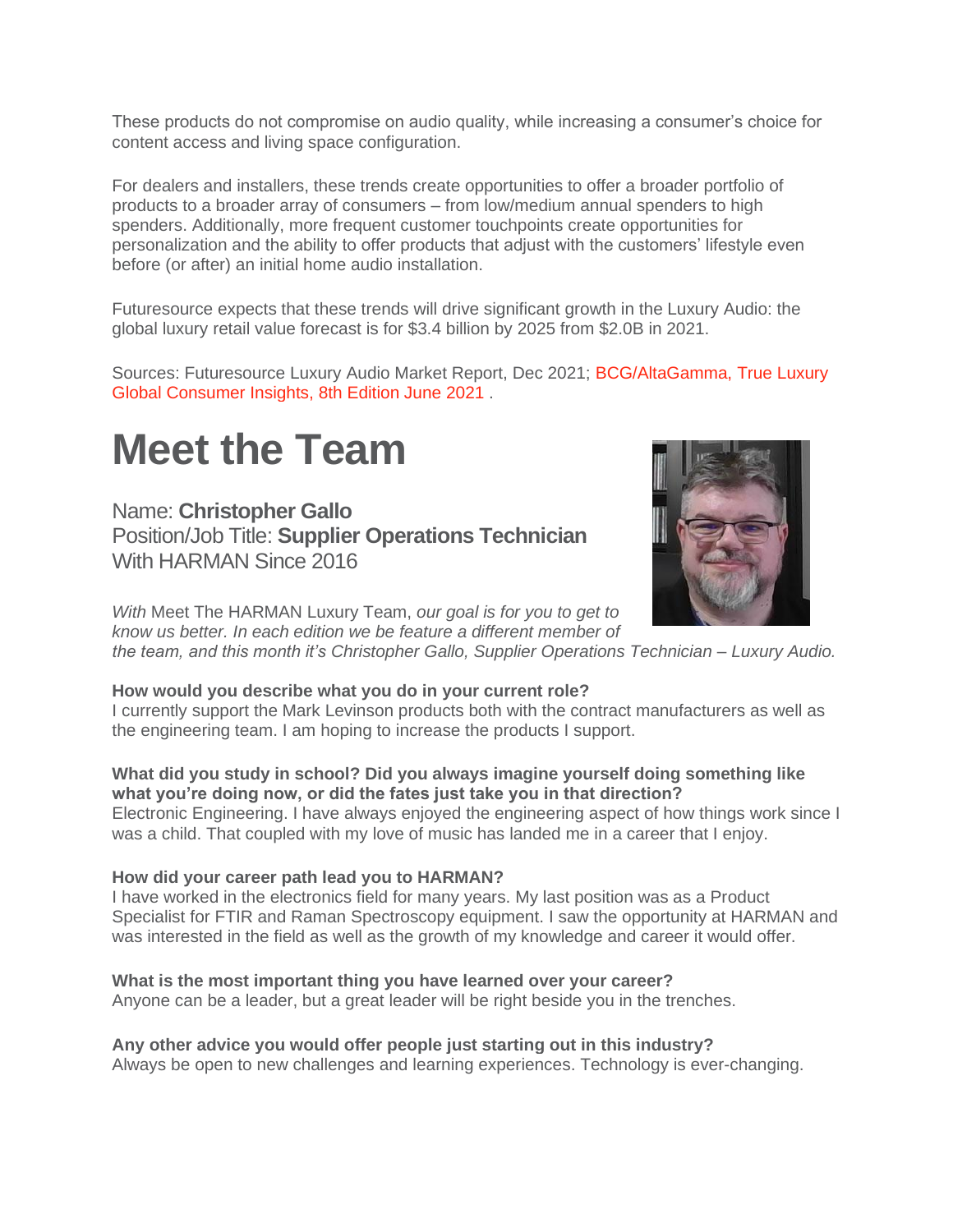#### **What are you most proud of in your life?**

The first of my family to be college educated and establishing a successful career and home.

#### **When did you first realize you had a passion for music or audio?**

I have always loved music and began going to live shows when I was 12. When I got to high school I had a teacher that used song lyrics to teach poetry. This helped solidify my love and understanding of music.

#### **What current technology impresses you the most?**

There are a number to choose from, but I would have to say streaming impresses me the most right now.

### **What's your favorite music genre?**

Classic Rock is my go-to but I will listen to all genres of music.

#### **The desert island question, of course. If you were marooned for eternity and could listen to only three albums, what would they be?**

Yes – *Talk* The Police – *Synchronicity* Styx – *Kilroy Was Here*

**You have the floor. In closing, tell us anything else you want us to know about yourself.** I work on a farm and am involved with my town as a member of the Inlands Wetlands Commission. Also, I am a volunteer director for my town's fair. Lastly, I am a movie buff and especially enjoy *Star Wars*, Mel Brooks, *Indiana Jones*, and Marvel Studios.



# **Dealer Profile: Karma AV**

**Tockwith, North Yorkshire, UK**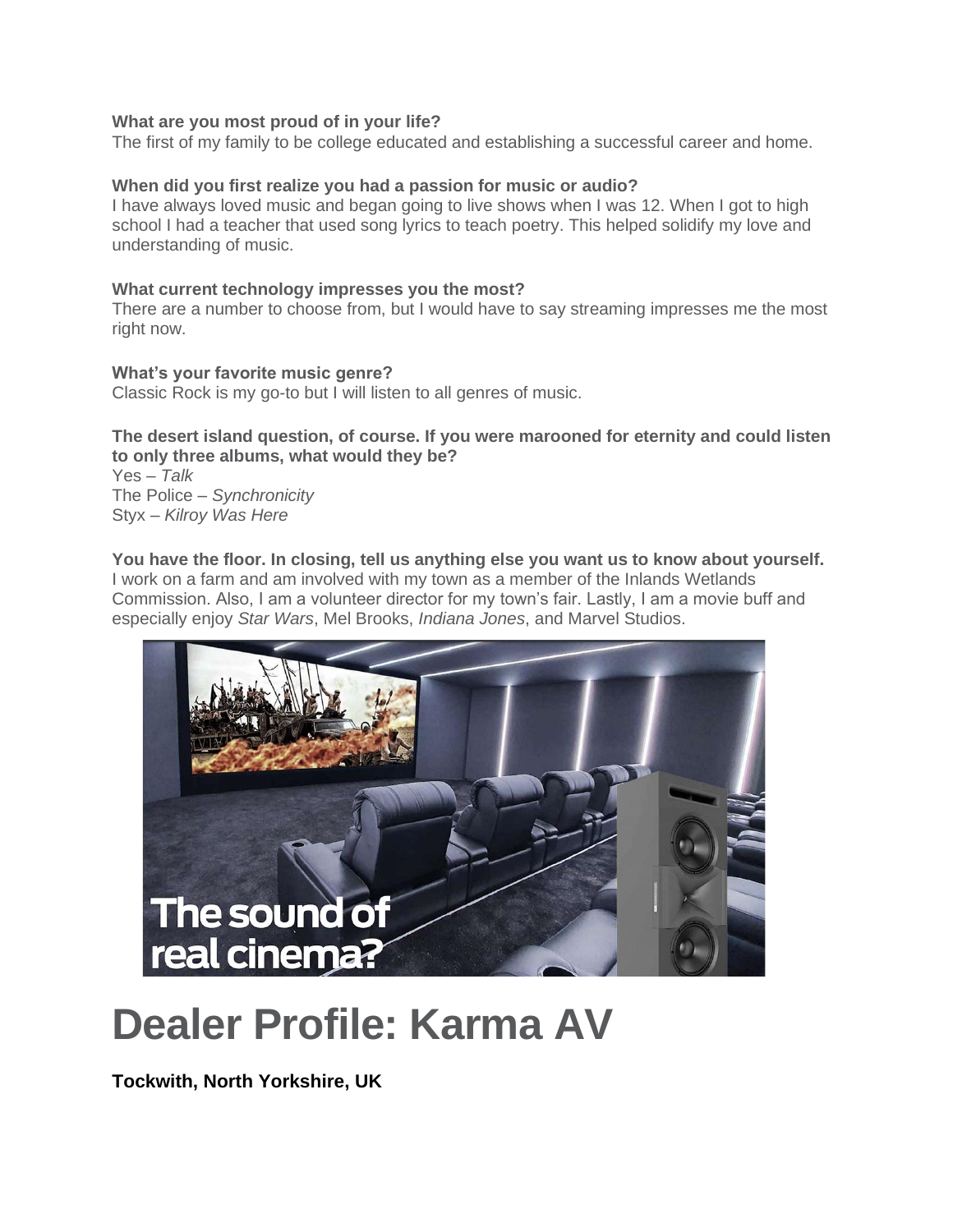#### Owner: **Ian Severs** Opened: **2011** Harman Brands Supported: **JBL Synthesis, Revel**

*The HARMAN Luxury Audio Group is proud to have some of the best high-end consumer electronics partners across the globe. Each month, we have the pleasure of learning a little bit more about one of our dealers or distributors. This time we spoke with Ian Severs at Karma AV, a HARMAN Luxury Audio distributor in Tockwith, North Yorkshire, UK.*

#### **How long have you been in business?**

Karma AV — 11 years, prior to that a further 22 years (JBL Synthesis since 2004) when we worked at another company.

#### **How many locations do you have?**

One. Our office, demonstration/training rooms, warehouse (with deep JBL Synthesis and Revel CI stock) and the demo systems are all based in Tockwith, North Yorkshire, UK.







The system rack houses the SDP-75 processor and nine power amplifiers



#### **How did Karma AV get its start?**

Many of the team were from a sales agency in the late 1980s which then became a distributor in the early 1990s. Personally, my first job in the industry was with HARMAN UK in 1983. Then soon afterwards there was some agency work with HARMAN UK. We handled Lexicon at its peak in Home Cinema in the 1990s then via Lexicon we took on JBL Synthesis around 2003, shortly afterwards we took on full distribution for the HARMAN Luxury Brands for the UK.

#### **How many people are on the Karma AV team?**

There are eight people on the team (including an on-site service engineer) covering marketing, sales, accounts, tech support, logistics and service. The team has over 230 years combined experience in the industry.

#### **Thoughts on the importance of training?**

Has always played an important part in our business both in store/on- site and in our own in-house facilities from the very early years of home cinema in the 1990s, then developing into home theatre as we know it today.

#### **What do you like most about HARMAN Luxury Audio products and which lines do you feature?**

They are long established, and JBL Synthesis has an unrivalled Hollywood/cinema history and background. (Now we only carry JBL Synthesis and Revel CI products as the ARCAM team were given the other brands to carry in the retail sector in early 2018.)

What we like about JBL Synthesis is the remarkable performance, sensible range spread and turnkey system approach, giving our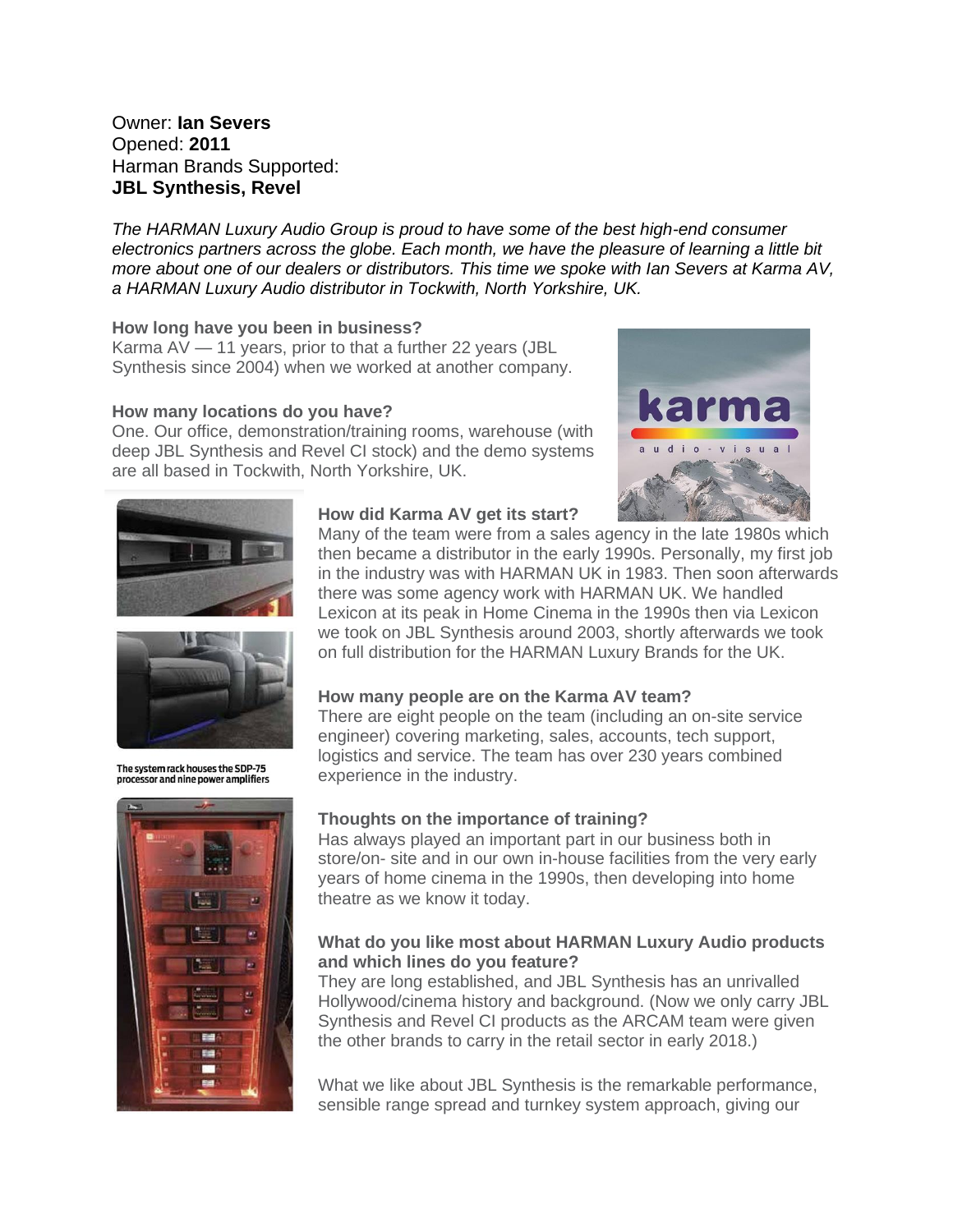dealers and installers a highly flexible offering in terms of systems designed to really deliver an astonishing level of performance in many different room sizes and settings. Linked to this the continual drive to add and improve products, taking feedback from distributors and the market to adapt and develop further.

#### **How do you think the luxury audio industry is currently doing?**

We feel it is performing well, particularly considering the impact of the world pandemic. Customers are seeing value in improving and upgrading their existing systems, together with new "converts" who by default had to spend more time at home and have invested in A/V systems. An important key for growth is moving first-time customers from their soundbars, headphones and smart speakers into the world of mid-level then higher end products.

#### **What is Karma AV's mission?**

We are not a fan of often somewhat predictable and obvious "mission statements." However, we do believe very strongly that it is our responsibility to both our customers and our industry to offer the best sounding, highest value, most reliable and flexible solutions for our own dealers and installers, therefore allowing them to do the same for their own clients. If we find a better solution or variation on a regular system offering that improves the result, then we believe that we should always use it and not just stick with a "formulated easy fix" or "one-size-fits-all" approach.

#### **You have the floor. Anything else you want to share with us about Karma AV that you would like the world to know?**

We have two great JBL Synthesis Demo Rooms.

#### **JBL Synthesis System for Smaller Rooms**

*Shows what can be achieved in a room 20 x 11 feet.*

SDR35 AV Receiver (now 8K SDR38) SDA7200 7-Channel Amplifier SA1000 Subwoofer Amp  $3 \times$  SCL6 LCR 4 x SCL7 Surrounds 4 x SCL8 Heights 2 x SSW4 in wall twin 8-inch Subs

JVC Projector Ultimate Screens 8-ft. acoustically transparent screen, with all speakers behind the screen.

#### **JBL Synthesis Large Demo Cinema**

*Recently featured in [Home Cinema Plus](https://www.harmanluxuryaudionews.com/wp-content/uploads/2022/04/HCC_330_JBL_Synthesis_Reprint_v2.pdf) magazine, this is the cinema in our main demo room that's 27 x 34 feet.*

SDP75 24-Channel Processor 4600 Amp x 3 in bridged mode running 3 x SCL1 speakers Front Left, Right Centre all bi-amped 8300 x 2: 1 amp running SCL4 x 6 for sides and rear channels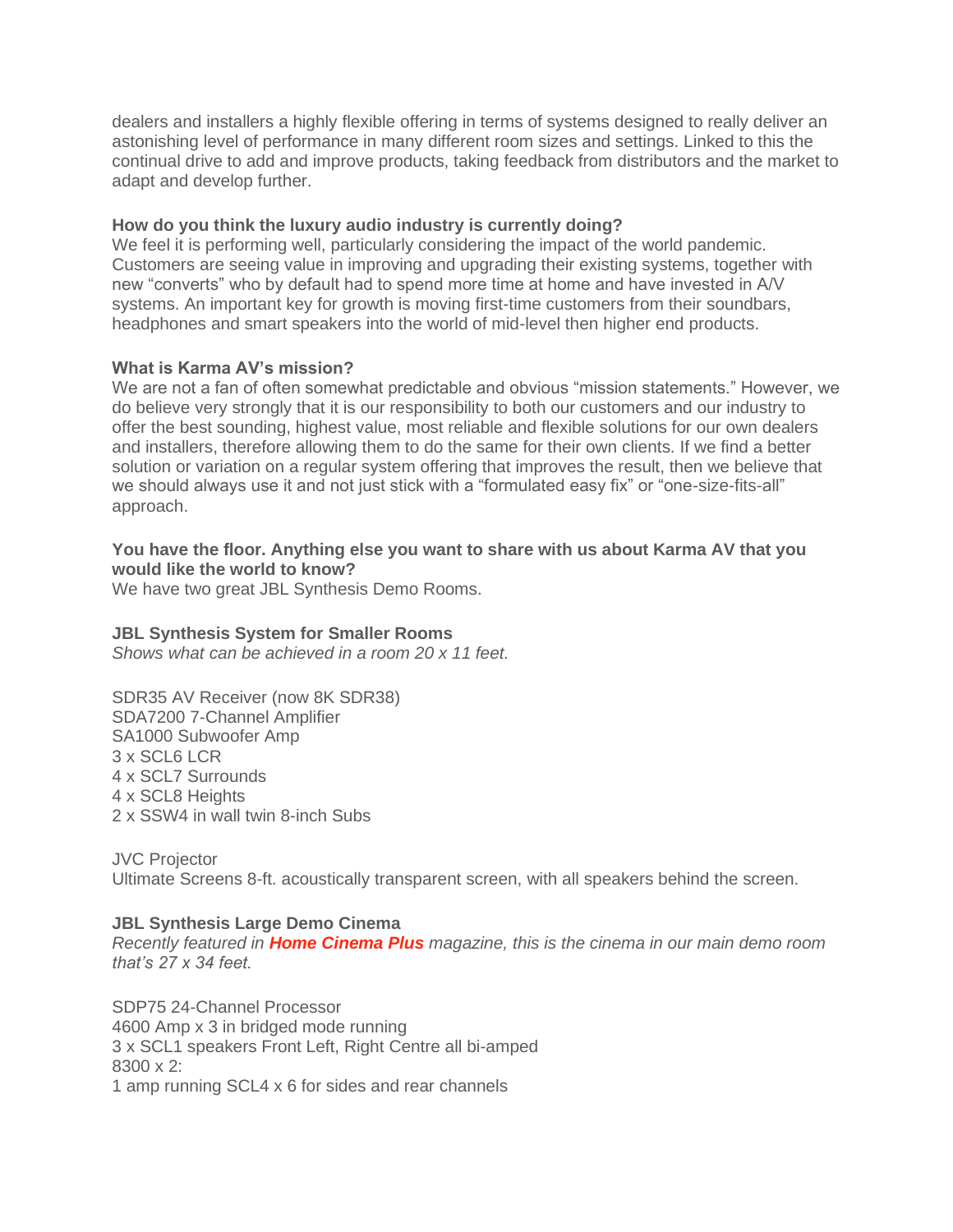1 amp running SCL5 x 6 for height channels MA4D x 4 in bridged mode each running a SSW1 sub all bi-amped

JVC N9 Projector Cinema Build Systems Acoustically Transparent 5m Ultimate Screen Inakustik Speaker Cables Camira Blazer Lite Wall Fabric and Tracking System Cinema Build Systems Lights

A labour of love by the team at Karma!

**[Karma-AV.co.uk](https://karma-av.co.uk/)**

# **Training Tips**

### **HARMAN University Continues to Evolve and Raise the Bar for Training**

### **By Dave Tovissi Vice President and General Manager HARMAN Luxury Audio Group**

Last month we celebrated the career of Chris Robinson, who recently retired from his role as Global Training Manager for Luxury Audio. Chris accomplished a lot during his tenure at HARMAN. One of his most important accomplishments was the creation of HARMAN Luxury Audio University. This web-based training platform was created to support our new product launches. However, the platform also served



as a foundation of education for our existing products and services as well. We now have over sixty trainings available on our Learning Management Site (LMS) and a lot more are planned for CY<sub>22</sub>

Prior to Chris's last day, he helped develop a structure for our Global Product Line Managers (GPLMs) to continue producing world-class training content for our internal and external partners. It was a natural evolution for developing content since our GPLMs are the ones tasked with researching the business case for introducing new products and developing the sales assets to insure a successful launch. They know their products better than anyone else in the organization, so it only makes sense that they help develop the training for their products, as well.

Each GPLM is responsible for a distinct set of products. Their product responsibilities can be from any of our iconic brands. However, each GPLM has been assigned Core Product Responsibilities. We assign NPIS to GPLMs based on their current and future workload. In the coming months, each GPLM will update our readers on the training content they are developing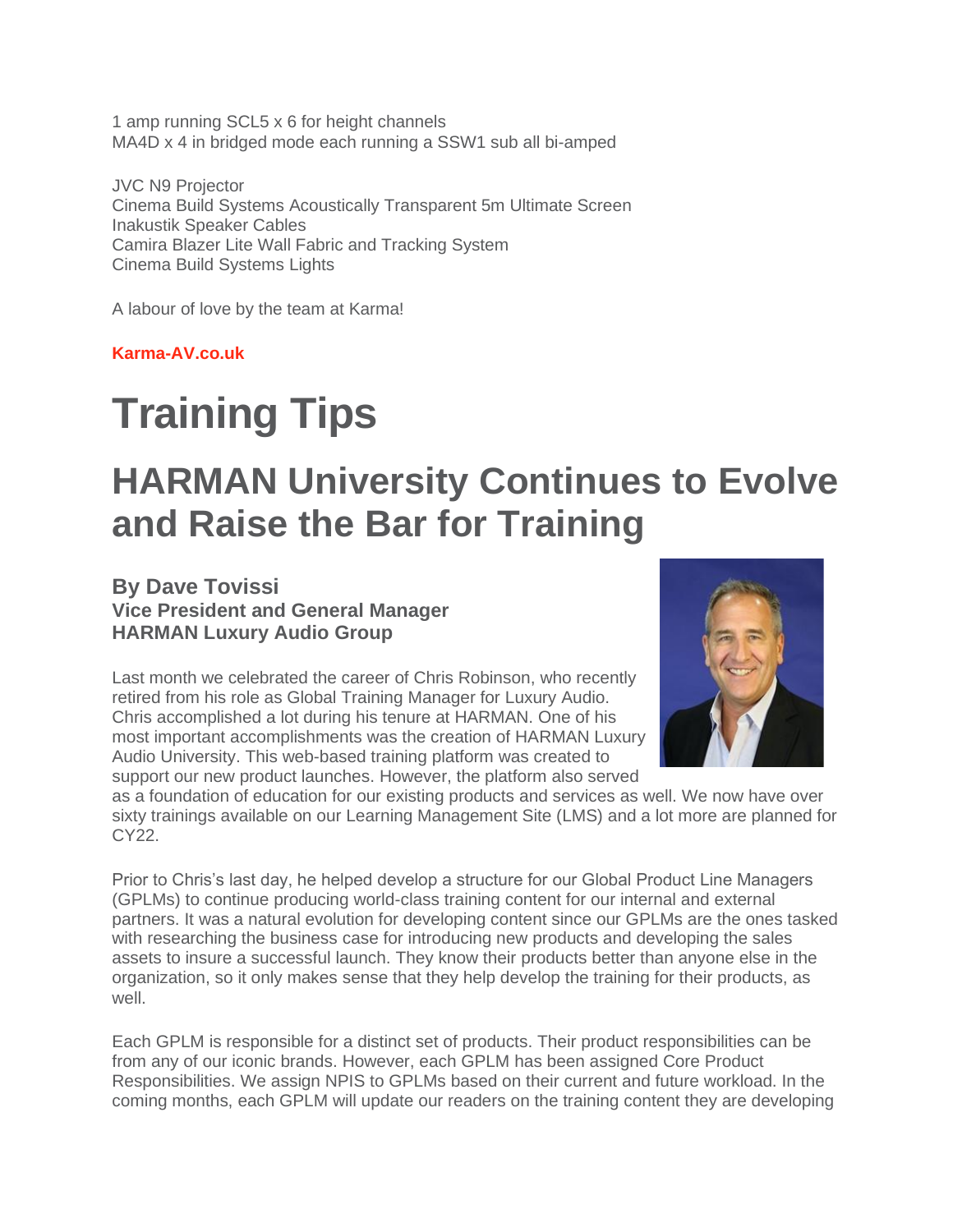and will be your resources for creating additional training on other topics that you feel would be beneficial for growing your business. If you have an idea for any future product or services training, please send them an email so we can put your ideas into the queue for development.

If you did not know who our GPLMs are, allow me to introduce them to you. They are instrumental to our product roadmap development and sell-through of our assortment.



# **Training Tips**

## JBL Synthesis Certified Systems



### **By Kevin Kent – Global Product Line Manager**

If one has bought HARMAN Luxury Audio products, the best sound quality will matter. Highresolution audio, along with a high-performance audio playback system, places the listener as close to the artist's original performance as possible. An audio system is only as good as its weakest link, and Hi-Res audio ensures your system will achieve its maximum performance. As the quality and quantity of Hi-Res content grows, it will provide more opportunities to maximize the performance of every high-end audio system.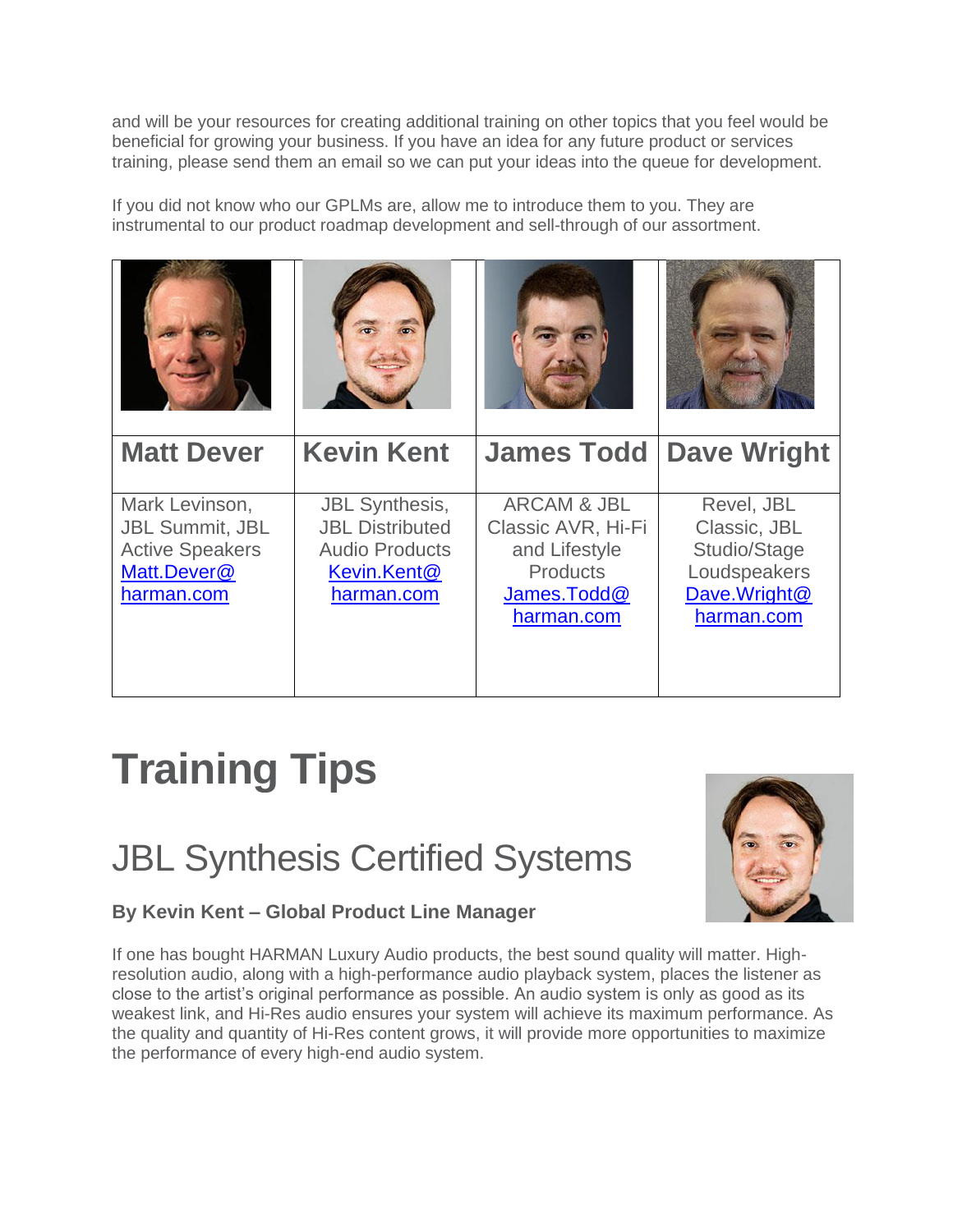

In this lesson, we not only define what Hi-Res audio is, but where you can conveniently stream it. There are many streaming services that deliver audio content effortlessly and efficiently, but what about the quality of the stream? We examine the various Hi-Res audio streaming services and their distinct differences. Our goal is to help you discover access to a high-resolution source to ensure the best sound performance from your audio gear.

HARMAN has world-class products available for the home, from some of the finest audio brands on the planet. These products should always be demonstrated and enjoyed using the best source material. Hi-Res streaming provides fantastic content, and even curated playlists, making it easy for any system to sound its best. This lesson was developed in partnership with the folks at Qobuz, a leading provider of a Hi-Res audio streaming available in **[18 countries](https://help.qobuz.com/hc/en-us/articles/360010260660-Where-is-Qobuz-available-)  [around the world and counting](https://help.qobuz.com/hc/en-us/articles/360010260660-Where-is-Qobuz-available-)**. We are excited to announce that upon completion of this module and passing the quiz, you will receive a free 12-month subscription to Qobuz's Hi-Res audio streaming service.

# **From the Audio Files**

JBL 4367 Cover Story in *Stereophile* Magazine